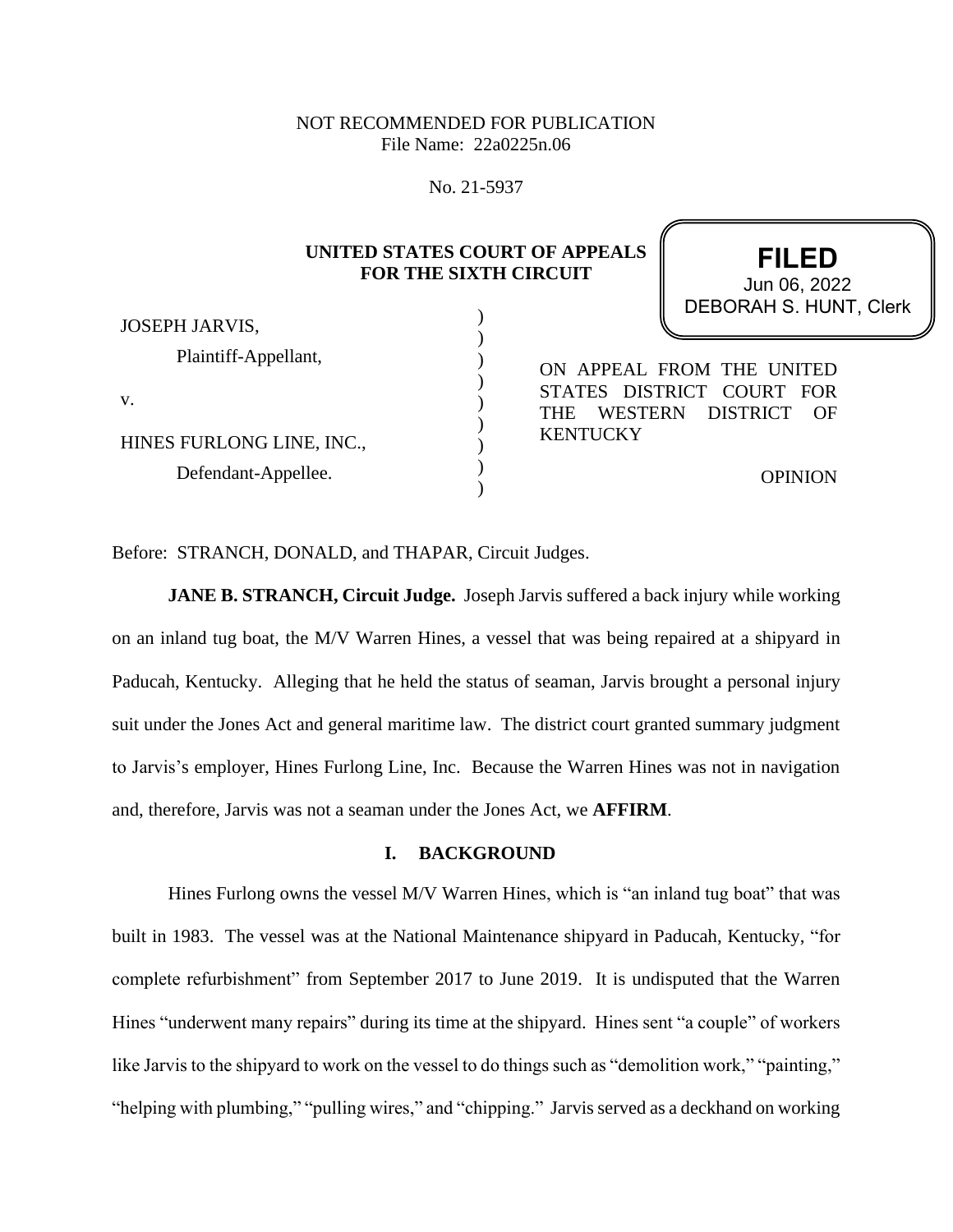tugboats but moved to work on the Warren Hines repairs in April 2018 after his doctor diagnosed him with a nonoccupational illness and placed him on light duty.<sup>1</sup>

Danny Whitford, Hines Furlong's Vice President of Operations, is "heavily involved" in the maintenance side of the company and primarily works "in new construction and refurb[ishments]." Smith Freeman is a Hines employee. Both are familiar with the refurbishment of the Warren Hines tug boat. The vessel had "extensive hull work" done because, as Jarvis explained, "a lot of the hull had to be replaced." The refurbishment included completely removing and replacing the interior with "all new finish work, a lot of electrical work, [and] plumbing." The fuel tanks also were "cleaned and emptied," so "the boat did not have any fuel, lube oil, [or] anything of that nature on it." The repairs also included "bow work," a "[n]ew cooling system for the engines, [and] some hull plating that  $\dots$  needed to be replaced."<sup>2</sup> There were also repairs to "a hole in the starboard fore compartment."

During the repairs, there were unexpected delays. For example, some unanticipated hull work delayed the repairs by at least three months. In another instance, a "bent shaft in a gearbox" caused a four week delay.

During its time at National Maintenance, the Warren Hines did not leave the shipyard, but it was on dry dock on two occasions. The first time the vessel was on dry dock was to remove "all the drive gear, propellers, shafts, [and] rudders . . . so that it could be in a repair process." Then, the vessel was in water for "[s]everal months" before it was on dry dock a second time to "put everything back in it that had been removed." Ultimately, the repairs were extensive enough that

<sup>&</sup>lt;sup>1</sup> Jarvis was released for full duty in "May or June of 2018."

<sup>&</sup>lt;sup>2</sup> The water pumps, which were replaced, "distribut[e] water and coolant through the main engines." There are two engines on the vessel and there are two water pumps per engine. A port engineer did some work on the engines and Jarvis assisted with the main engines, which included "getting sand and grit from all the sand blasting out of the main engines and doing a flush of the main engines and maintenance [, and] putting filters on."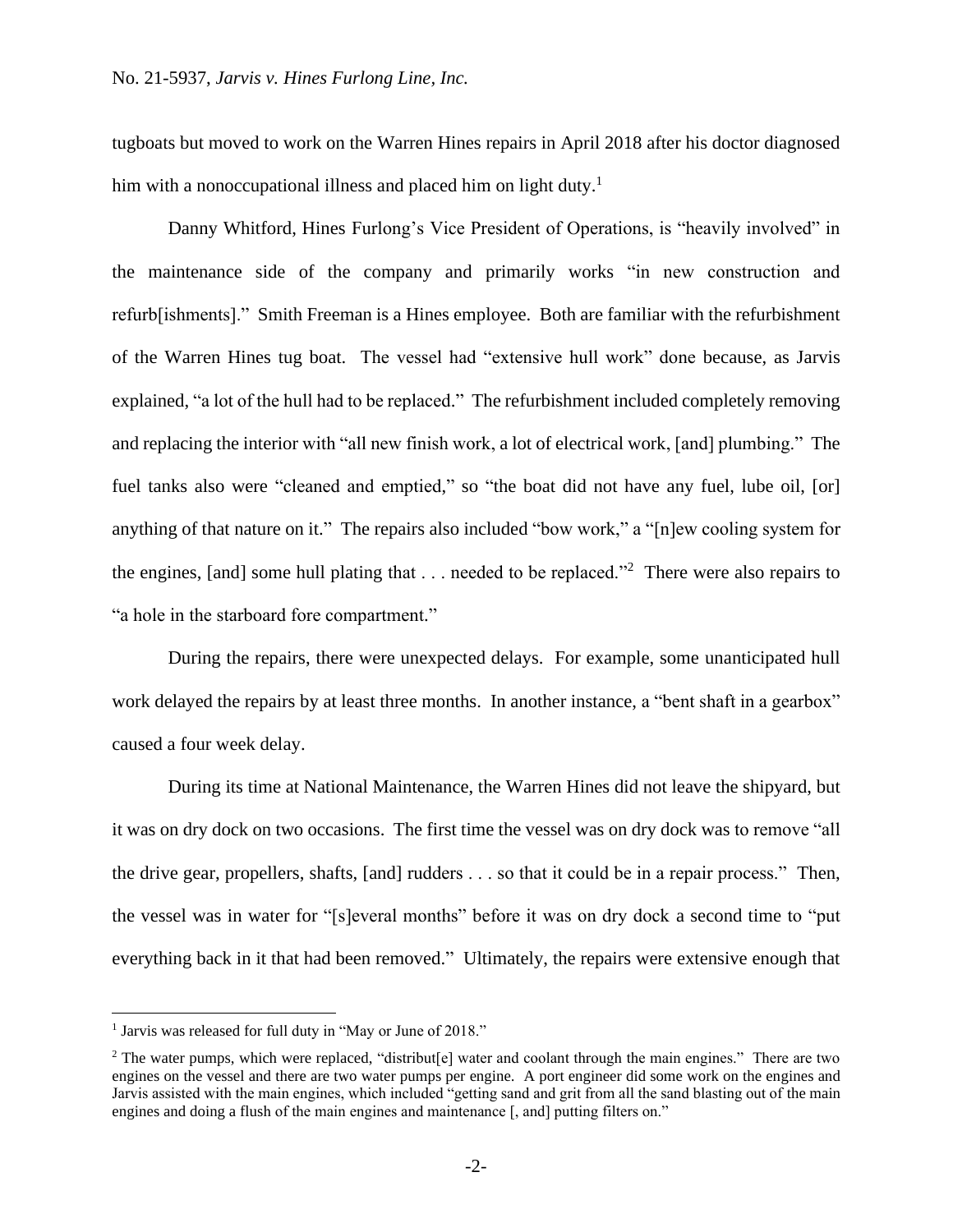the vessel "wasn't even capable of floating in the water" when it was on dry dock, where it was "for the most part" during the repair process. When the vessel needed to be moved around the shipyard, it had to be pulled by a harbor tug.

When Jarvis was injured on the Warren Hines in April 2019, the repairs were mostly done, and Hines Furlong was trying to get the vessel out in June.

Jarvis brought a statutory claim, alleging negligence under the Jones Act, a statute that covers personal injury claims for "seaman injured in the course of employment," 46 U.S.C.  $\S 30104$ . He also sued under the general maritime law,<sup>3</sup> claiming that the vessel was unseaworthy and that he is entitled to maintenance and cure benefits.<sup>4</sup> Finding that Jarvis was not a seaman under the Jones Act, the district court granted summary judgment in favor of Hines Furlong.

## **II. STANDARD OF REVIEW**

We review a district court's grant of summary judgment de novo. *Briggs v. Univ. of Cincinnati*, 11 F.4th 498, 507 (6th Cir. 2021). Summary judgment is proper when the record, viewed in the light most favorable to the nonmoving party, "shows that there is no genuine dispute as to any material fact and the movant is entitled to judgment as a matter of law." Fed. R. Civ. P. 56(a).

<sup>&</sup>lt;sup>3</sup> "[U]nder 'the general maritime law ... a vessel and her owner ... were liable to an indemnity for injuries received by a seaman in consequence of the unseaworthiness of the ship and her appliances." *The Dutra Grp. v. Batterton*, 139 S. Ct. 2275, 2281 (2019) (quoting *Pacific S. S. Co. v. Peterson*, 278 U.S. 130, 134 (1928)).

<sup>&</sup>lt;sup>4</sup> "Maintenance and cure' is the right of 'the seaman, ill or injured in the service of the ship without willful misbehavior on his part[ to] wages to the end of the voyage and subsistence, lodging, and medical care to the point where the maximum cure attainable has been reached.<sup>""</sup> *The Dutra Grp.*, 139 S. Ct. at 2288 n.2 (Ginsburg, J. dissenting) (alteration in original) (quoting 2 R. Force & M. Norris, The Law of Seaman § 26:1, p. 26–4 (5th ed. 2003)); *Arnold*, 196 F. App'x at 334 (describing maintenance and cure as "the right to be cared for and paid wages during the voyage.").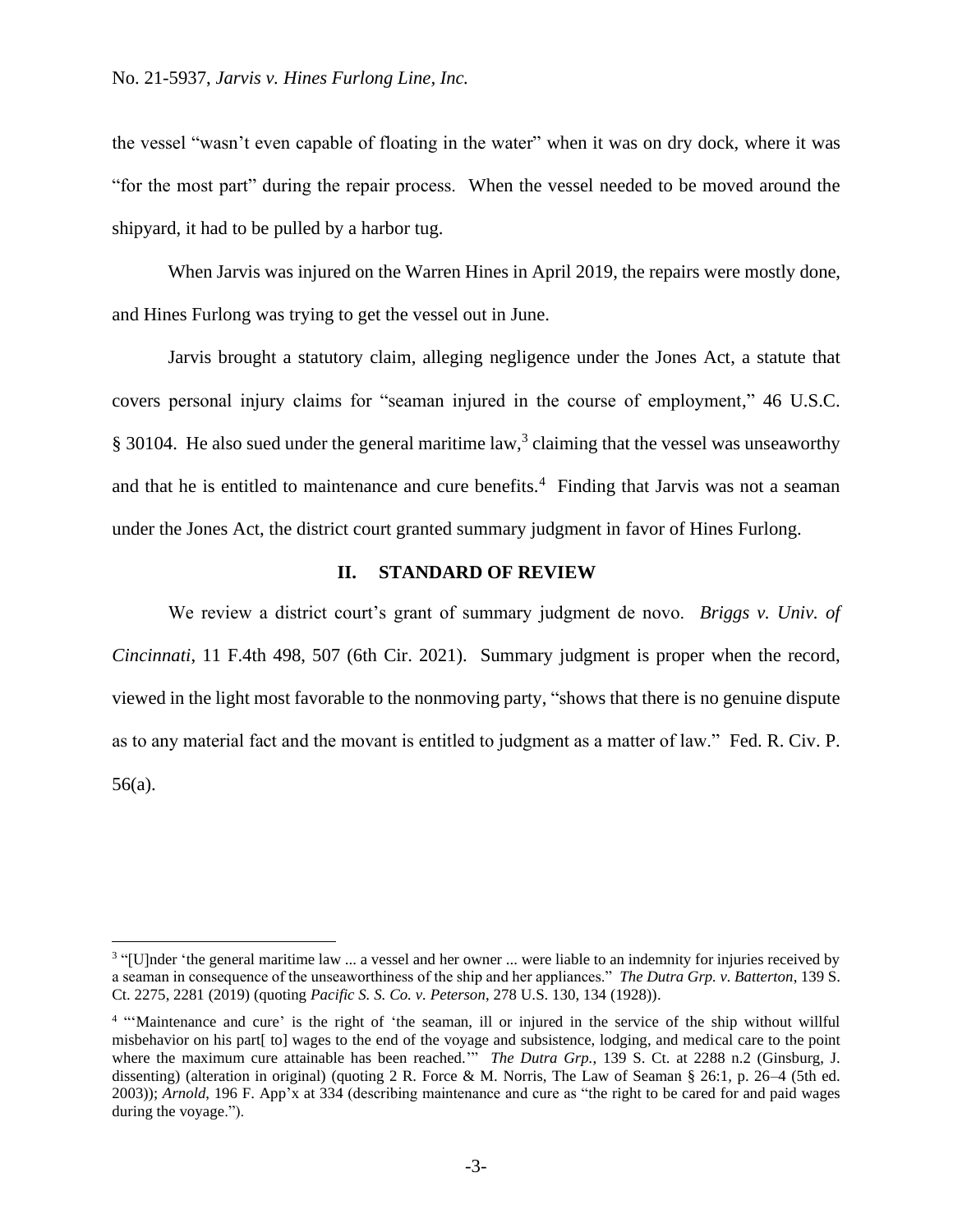### **III. DISCUSSION**

The Jones Act provides a statutory negligence cause of action. *Atl. Sounding Co. v. Townsend*, 557 U.S. 404, 415 (2009). Under the Act, a "seaman injured in the course of employment" may bring a suit against the employer. 46 U.S.C. § 30104. The statute does not define who qualifies as a "seaman" under the Act. *Arnold v. Luedtke Eng'g Co.*, 196 F. App'x 331, 334 (6th Cir. 2006).

To assess whether Jarvis is a seaman under the Jones Act, the Supreme Court has established a two-part test. First, "an employee's duties must 'contribut[e] to the function of the vessel or to the accomplishment of its mission.'" *Chandris, Inc. v. Latsis*, 515 U.S. 347, 368 (1995) (alteration in original) (quoting *McDermott Intern., Inc. v. Wilander*, 498 U.S. 337, 355 (1991)). Second, "a seaman must have a connection to a vessel in navigation (or to an identifiable group of such vessels) that is substantial in terms of both its duration and its nature." *Id.* 

Jarvis presents reasoned arguments regarding his duties as an employee, but his case is appropriately resolved on whether the Warren Hines meets the requirement of being "a vessel in navigation." Jarvis argues that the Warren Hines was in navigation because it was in the water at points during its repair. Hines responds that the repairs were so extensive that the Warren Hines did not meet the requirement of being in navigation. Whether a vessel is in navigation is a "fact-intensive" inquiry that is normally resolved by a jury, not the court. *Id.* at 373. But when the law and facts "reasonably support only one conclusion" the court can decide the issue. *Id.*

When determining whether a vessel is in navigation, we consider "whether the craft is 'used, or capable of being used' for maritime transportation" and ask if its use "is a practical possibility or merely a theoretical one." *Stewart v. Dutra Const. Co.*, 543 U.S. 481, 496 (2005) (unattributed internal quotation marks in original) (defining the term "in navigation" under the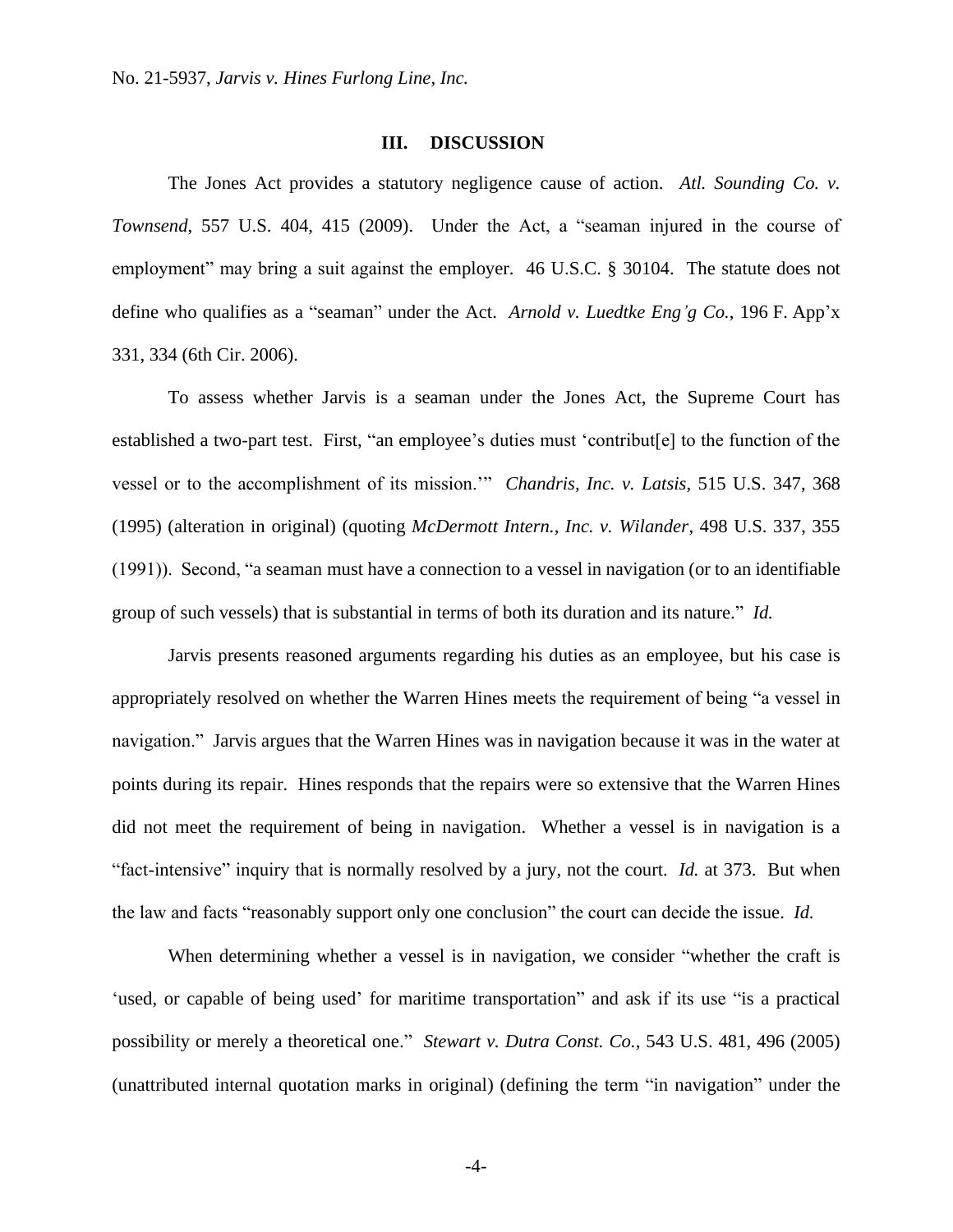Longshore and Harbor Workers' Compensation Act); *Williams v. Avondale Shipyards, Inc.*, 452 F.2d 955, 958 (5th Cir. 1971) (defining the term "in navigation" under the Jones Act as "engaged in an instrument of commerce and transportation on navigable waters.").

If a vessel is under repair, the extent of the repairs bears on whether the vessel is capable of being used for transportation. Generally, if a vessel is "at anchor, berthed, or at dockside" and is undergoing repairs and not voyaging, it does not stop being in navigation. *Chandris*, 515 U.S. at 373–74, (quoting *DiGiovanni v. Traylor Bros., Inc.,* 959 F.2d 1119, 1121 (1st Cir 1992) (en banc)). But "[a]t some point . . . repairs become sufficiently significant that the vessel can no longer be considered in navigation." *Id.* at 374. Thus, vessels undergoing minor repairs can be in navigation, while vessels undergoing major overhauls or renovations can be taken out of navigation. *Id.*

We focus on "the status of the ship, the pattern of the repairs, and the extensive nature of the work contracted to be done" to determine how significant the repairs are. *Id.* (quoting *West v. United States*, 361 U.S. 118, 122 (1959)); *Wixom v. Boland Marine & Mfg. Co.*, 614 F.2d 956, 957 (5th Cir. 1980) (explaining that "the court should look at the extent and nature of the repair operations and who controls them."); *see Stewart v. Magnum Transcon. Corp.*, 81 F. Supp. 2d 753, 756 (S.D. Tex. 2000) ("[T]he Court looks to the time and cost required for the repair work, as well as whether the ship's power is secured or dismantled and whether the ship's crew is dismissed.").

The question that remains is what qualifies as a major renovation. Our sister circuits have addressed that issue. In *McKinley v. All Alaskan Seafoods, Inc.*, 980 F.2d 567 (9th Cir. 1992), the defendant spent 17 months and over 14 million dollars converting an oil ship to a seafood processing ship. *Id.* at 568. The renovations included, for example, stripping off everything above the main deck; enclosing a large hole through the hull and decks; adding a deck, crew spaces, and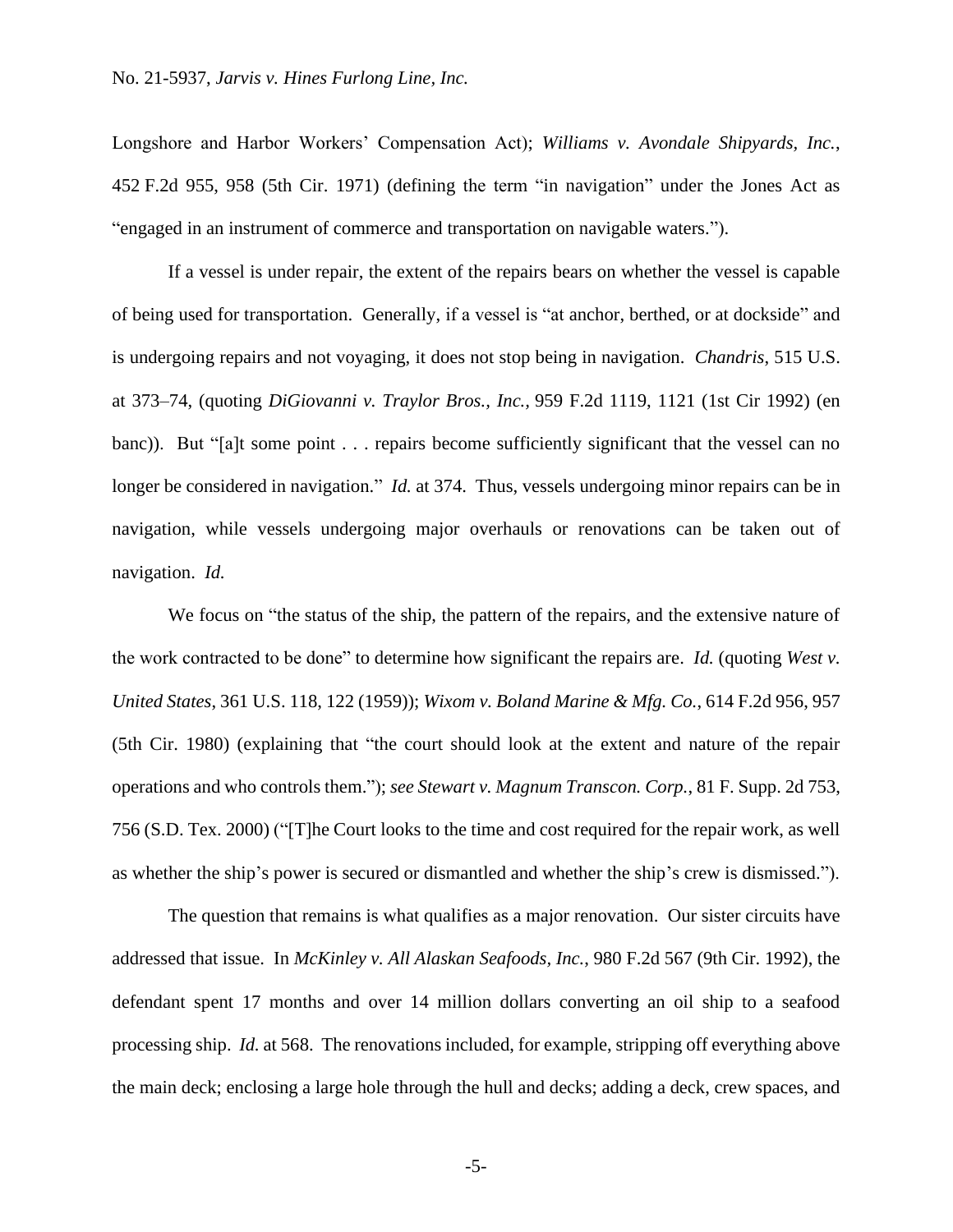equipment; pouring a concrete floor; installing elevators; and general cleaning and painting. *Id.* at 570–71. The court held that the vessel was not in navigation because it "was undergoing a major conversion process, which included its move to Tacoma, Washington for completion." *Id.* at 572.

The Fifth Circuit in *Wixom* similarly held that a vessel was not in navigation where the repairs on the ship took nearly three years and exceeded 25 million dollars. 614 F.2d at 957. The court considered several factors: the "ship's captain and crew were not aboard the vessel, ... responsibility for the ship was vested entirely in [the defendant]," "[t]he work performed on the vessel included major structural changes such as the addition of a section to the deckhouse and of a forward mast," and at a certain point the "engine and propellers were inoperable." *Id.*

Like the vessels in *McKinley* and *Wixom*, the Warren Hines was at the shipyard for well over a year—in fact, almost two years. And like the vessel in *Wixom*, the Warren Hines crew was not aboard the vessel (with the exception of the engineers who were needed for the repairs).

The record reveals that the Warren Hines was undergoing repairs comparable to those in *McKinley* and *Wixom*: there was "extensive hull work" such that "a lot of the hull had to be replaced"; the old interior was removed and replaced with a new interior that had "all new finish work, a lot of electrical work, [and] plumbing"; the fuel tanks were "cleaned and emptied"; the water pumps were replaced; work on the main engines included a "[n]ew cooling system for the engines"; and there was bow work done. Workers sent to the vessel, like Jarvis, did things such as "demolition work," "painting," "helping with plumbing," "pulling wires," and "chipping." The vessel spent most of its time on dry dock during the repair process, and it "wasn't even capable of floating in the water" during that time.

Jarvis does not dispute that these repairs occurred or that the hull work was "extensive"; instead, he claims that there is an issue of material fact because the Warren Hines was placed into

-6-